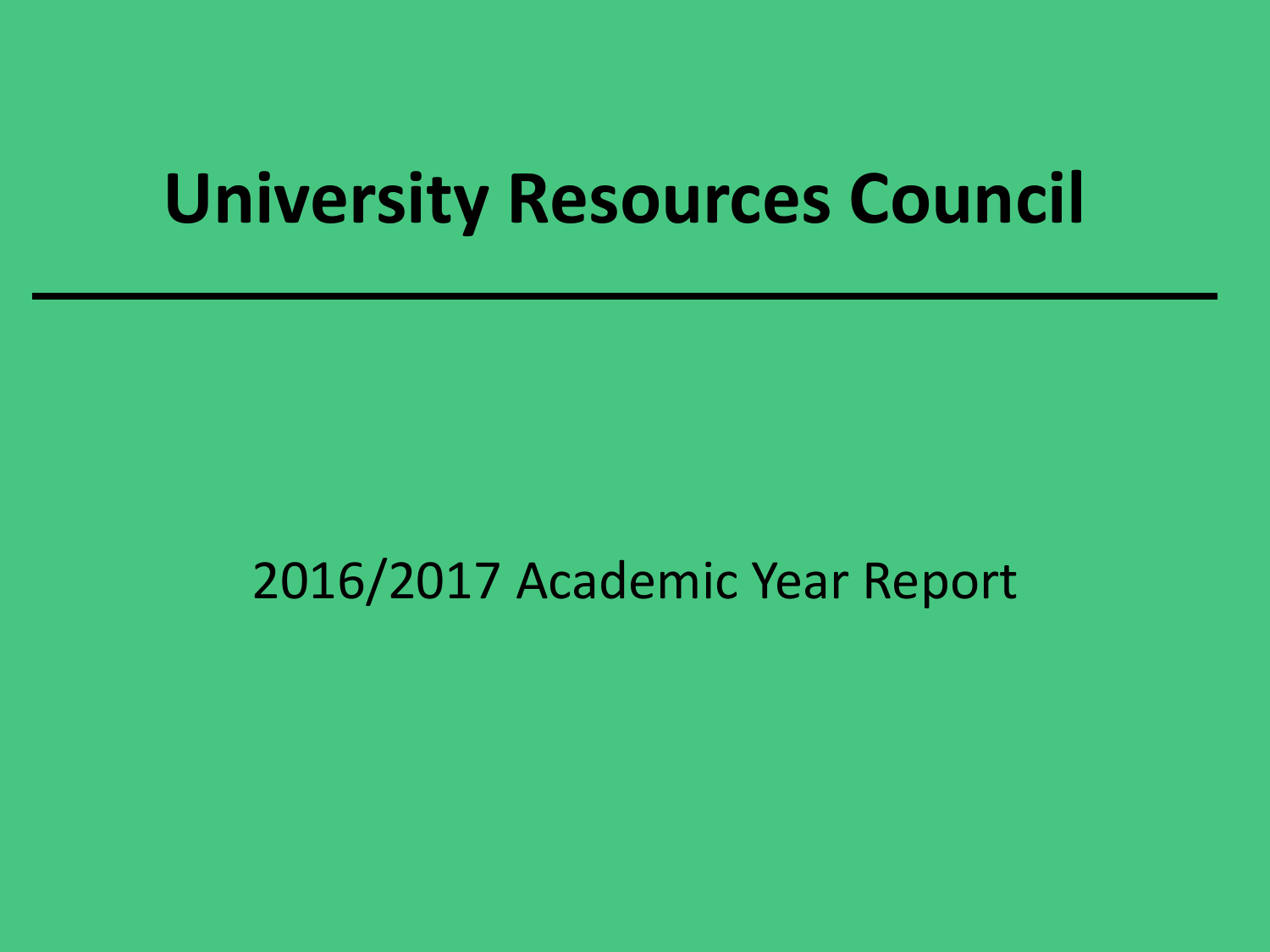# **URC Voting Membership**

- Four tenured or tenure track faculty members from the College of Liberal Arts, and two (2) from each of the other Colleges, elected by secret majority ballot
- One tenured or tenure-track librarian, elected by secret majority ballot
- One tenured or tenure track student services professional, academic-related elected by secret majority ballot
- One lecturer who shall serve for a period of one year, elected by a secret majority ballot of the lecturers
- One full-time staff member, elected by Staff Council
- Two student members, selected by the Associated Students, Inc.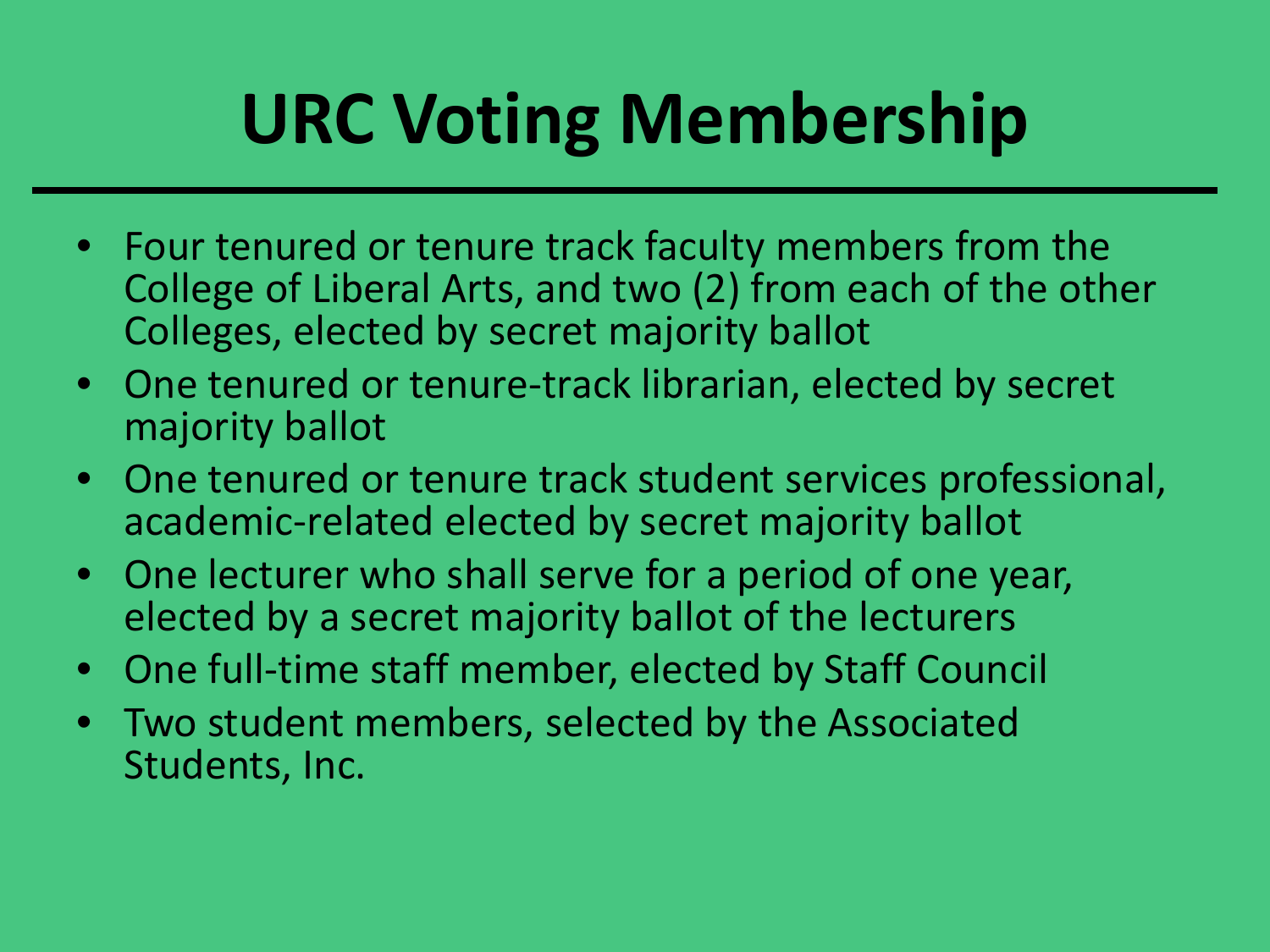### **URC Ex-Officio Non-Voting Members**

- Provost and Senior Vice President for Academic Affairs (or designee)
- Vice President for Student Services (or designee)
- Vice President for Administration and Finance (or designee)
- Vice President for University Relations and Development (or designee)
- Deans of the Colleges (or designees)
- Dean, Library Services (or designee)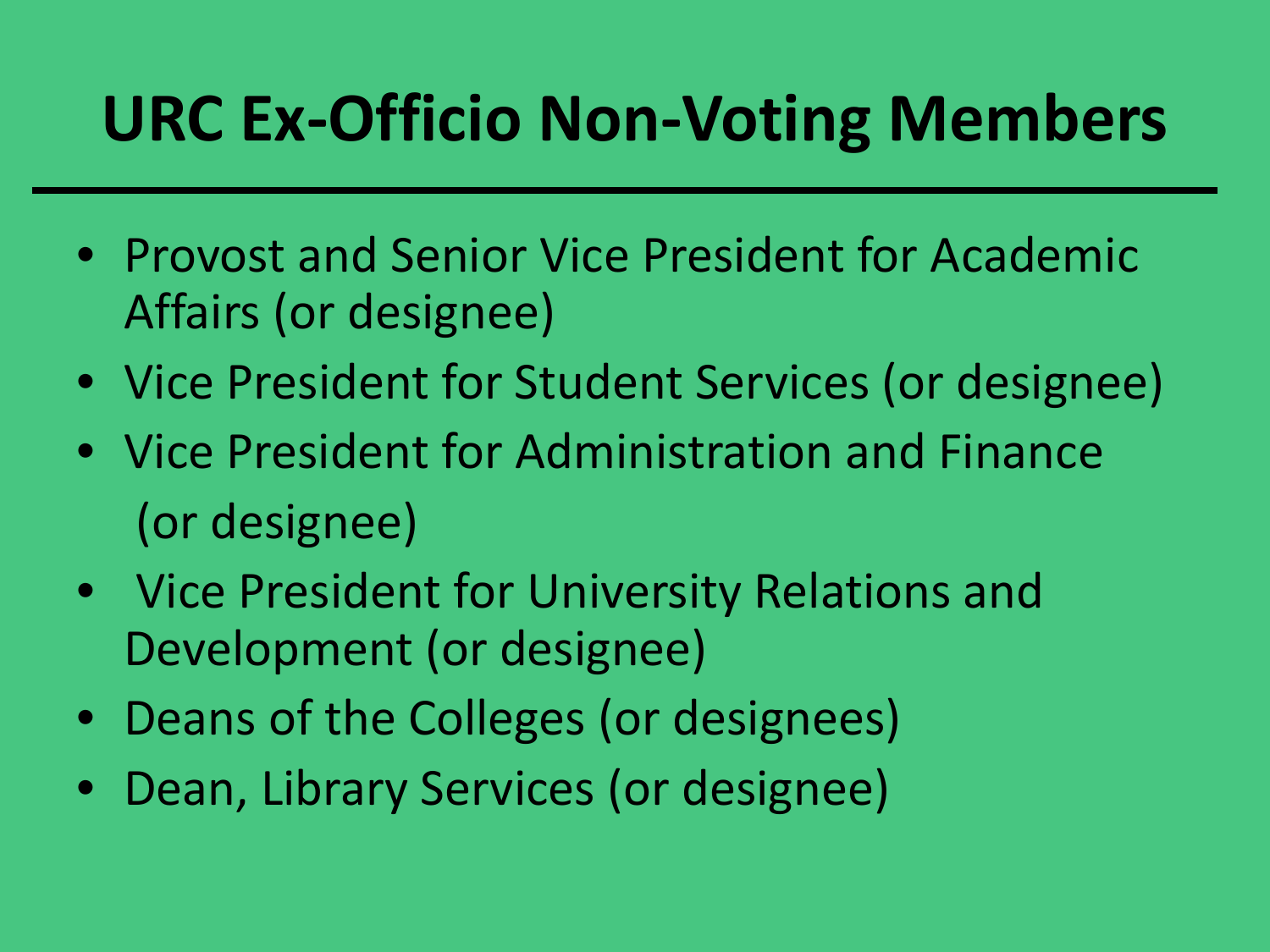#### **Representation on Committees, Etc.**

- The Chair of the URC serves as an *ex officio* voting member of the Campus Planning Committee, the Academic Senate Emergency Committee, and the Resource Planning Process Task Force.
- Student Fee Advisory Committee
- University Sustainability Taskforce
- CCPE Advisory Committee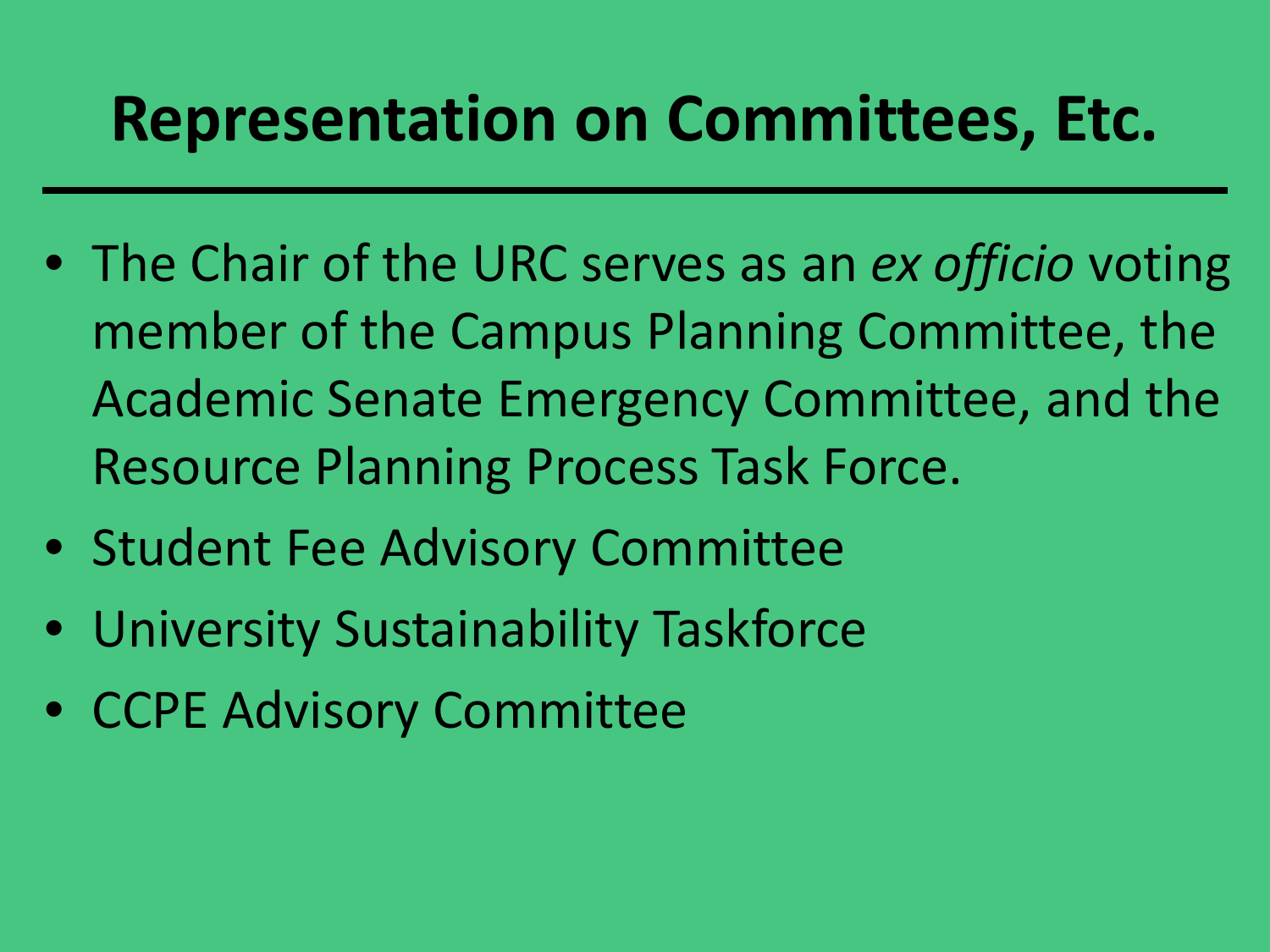## **New Degree Proposals Examined and Passed**

- MS in Finance
- Minor in Cambodian (Khmer) Language and Culture Minor
- Minor in Cybersecurity
- Certificate in Professional and Conversational Competence for Spanish Heritage Speakers
- Minor in Art History
- Minor in Ceramics
- Minor in Photography
- Minor in Printmaking
- Minor in Sculpture
- Certificate in Italian Language Proficiency
- Certificate in French Language Proficiency
- MS in Marketing
- MS in Chemical Engineering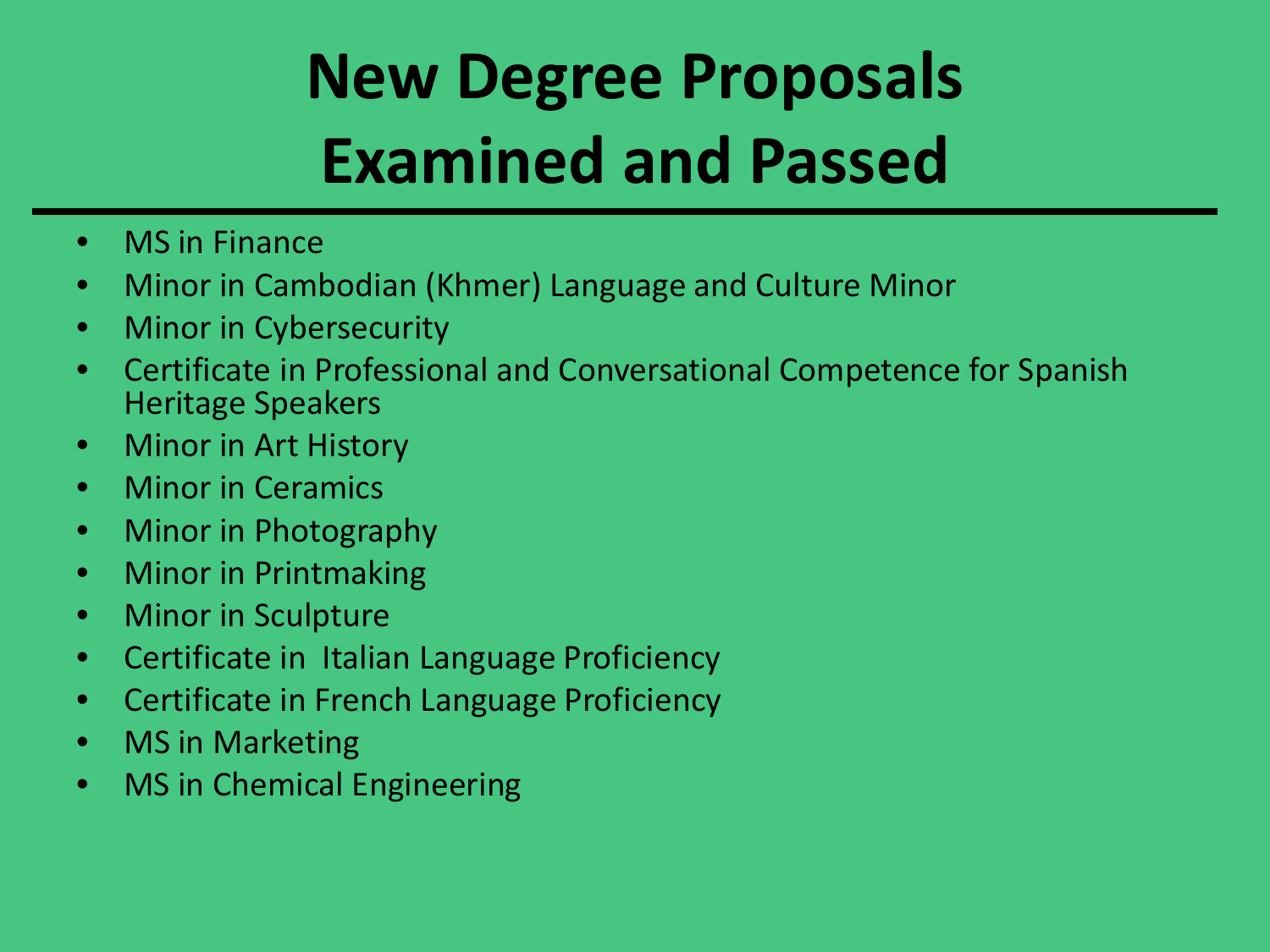## **Discontinuances Examined and Passed**

- Bachelor of Science in Engineering, Option in Biomedical and Clinical Engineering.
- Master of Arts Degree in Family and Consumer **Science**
- Designated Subjects Credentials-Adult Education.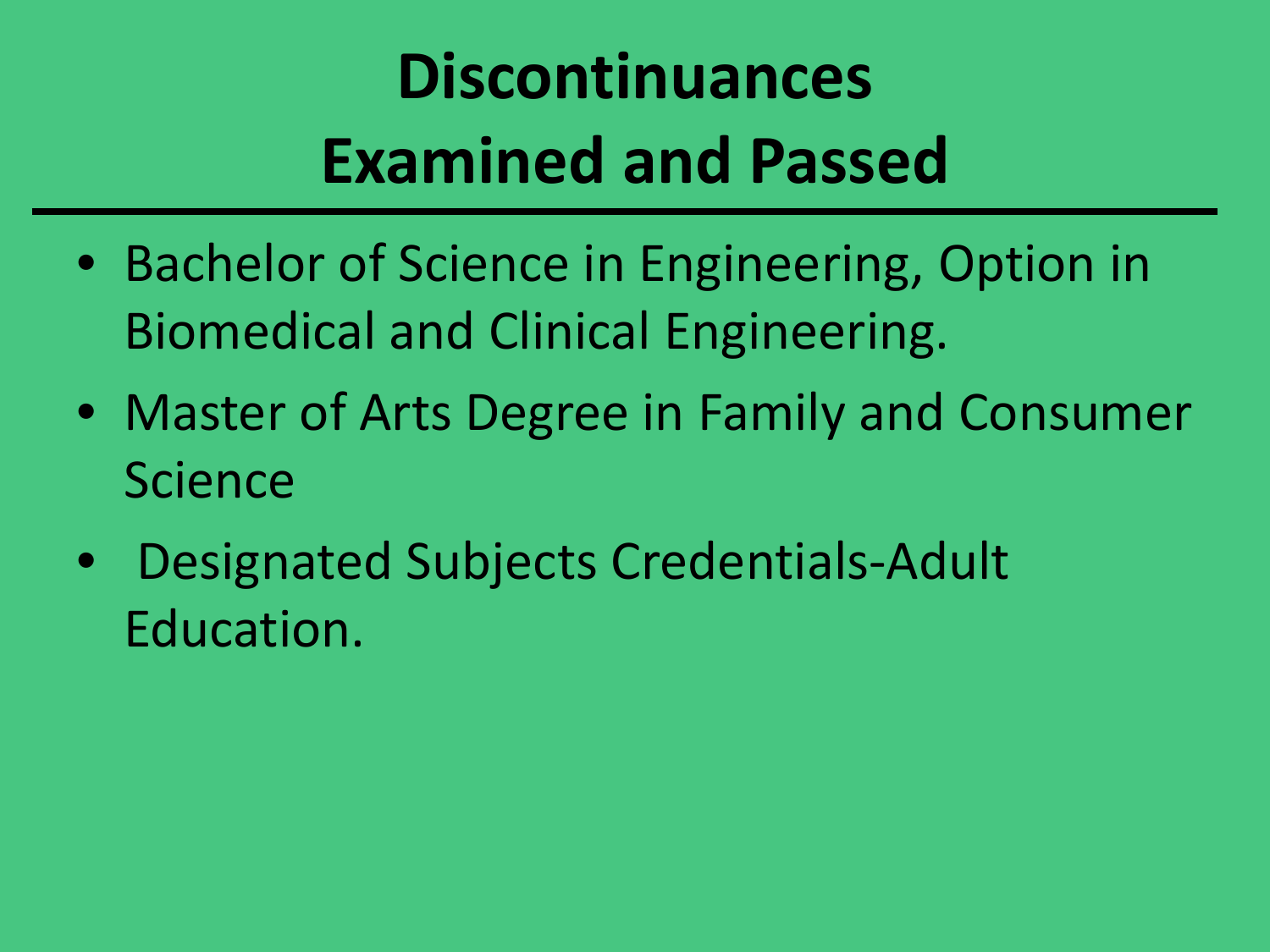## **Reports Heard**

- Discussion with Interim AVP for Academic Planning Dhushy Sathianathan. Topic: *What factors go into the decision of making a new degree program state-side or self-support?*
- Division Report: Administration and Finance VP Mary Stephens
- Provost Brian Jersky: Vision and Fiscal Priorities of the Division of Academic Affairs
- Provost Brian Jersky and Vice President Mary Stephens: Budget Road Show 2017/2018
- Division Report: AVP Claudia Plaza: Student Services
- Sharon Taylor, Associate Vice President, Financial Management. Parking an Transportation Services Fiscal Report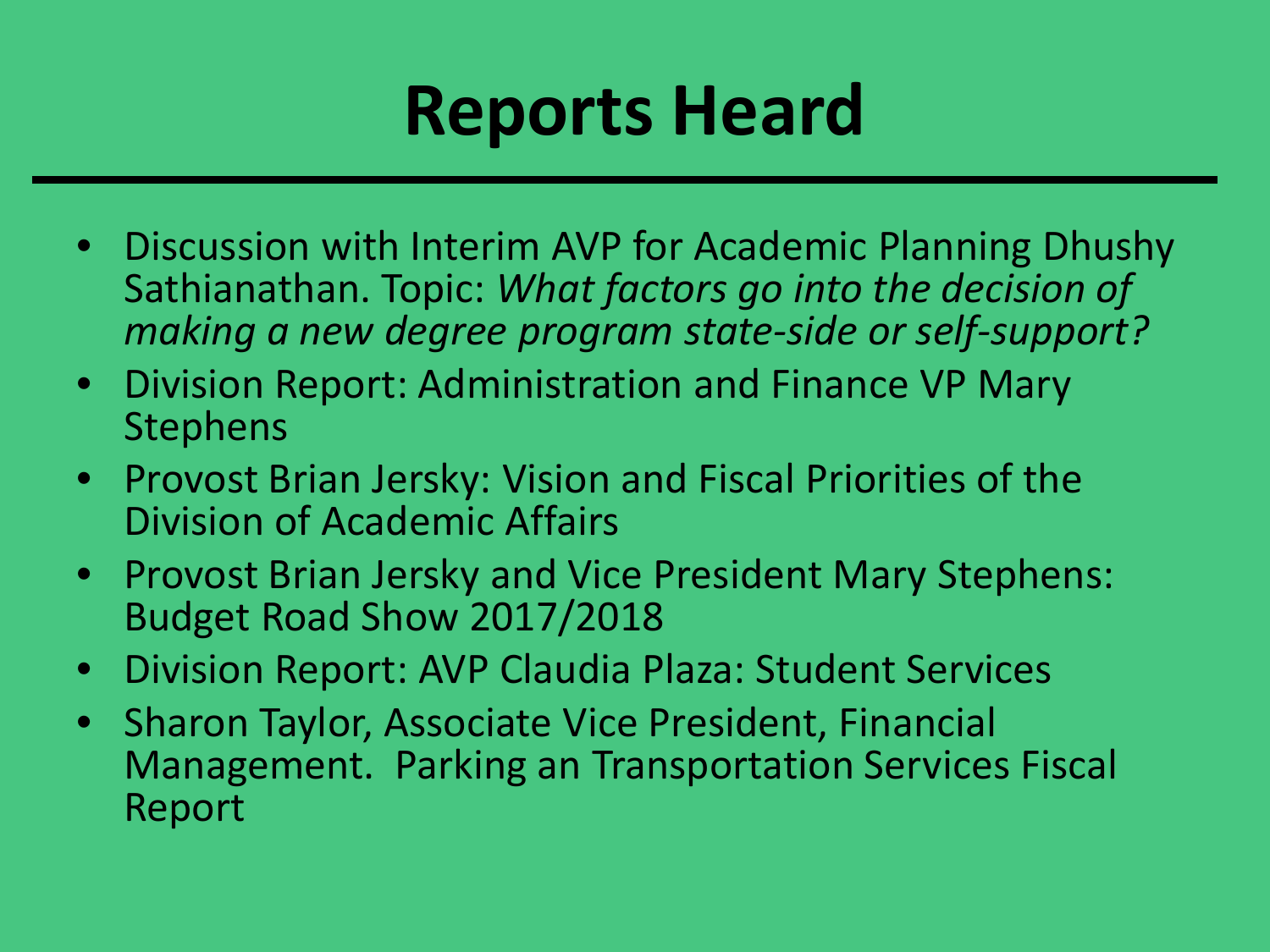## **Other Council Business**

• Developed a new template for the librarian's report for new degree program proposals.

• Developed a set of questions relevant to resources to supplement the CO new program proposal template.